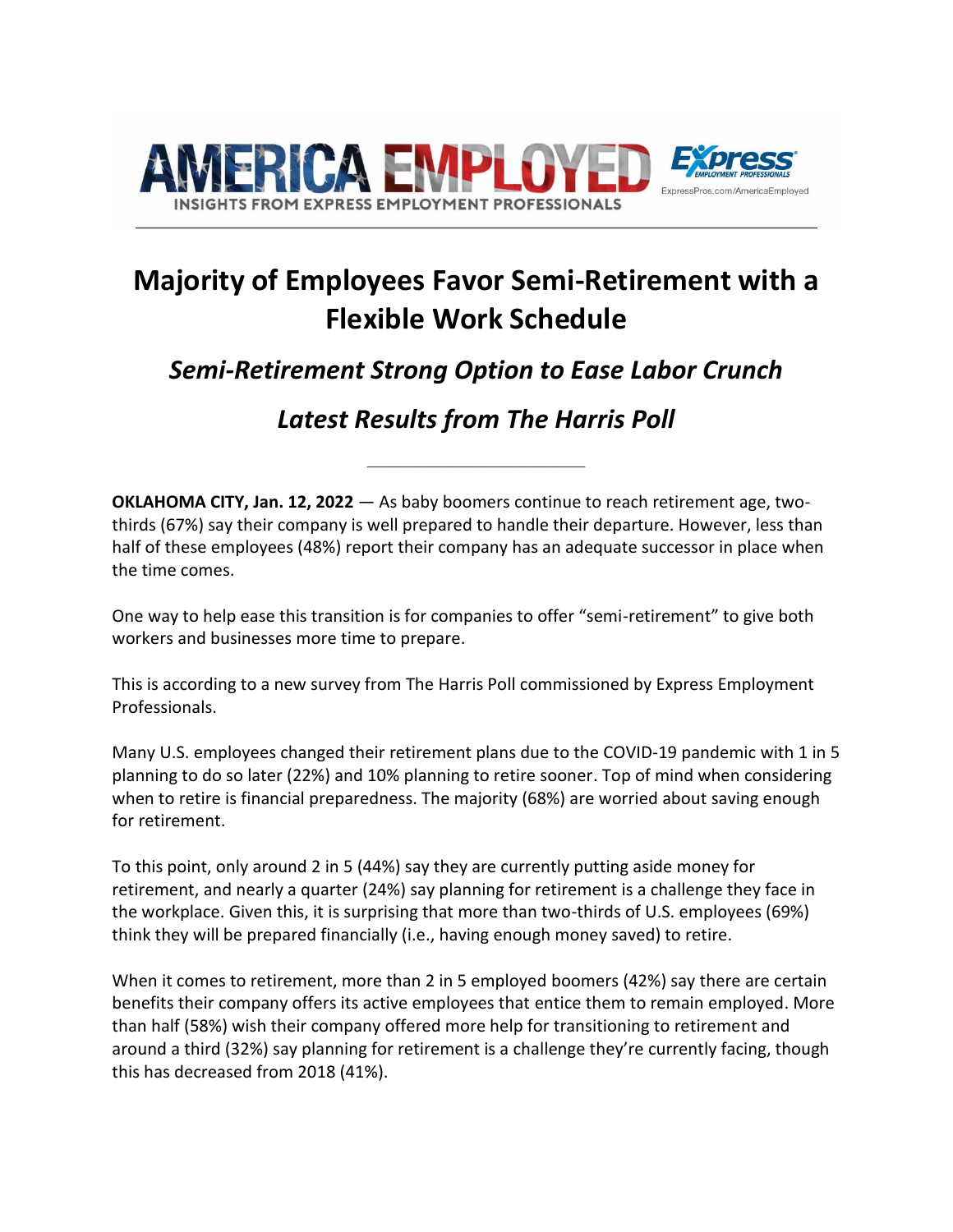The majority of employees say they'd be likely to partake in semi-retirement, either by having a flexible work schedule (79%), transitioning to a consulting role (66%) or working reduced hours with reduced benefits (59%). However, only around 1 in 5 (21%) say their employer offers semiretirement.



Instead, another way employers can ease the retirement transition is by bringing former employees back to the company. Nearly half of employees (47%) say their employer has brought retired employees back, either to be a knowledge expert (24%), act as a mentor to current employees (22%) or handle key client relationships (15%).

"Our workforce is losing a big generation that has workforce skills and talents we will be short of in the workplace," said Nancy Reed who owns several Express franchise locations in Texas. "It would be ideal for those not quite ready to retire to serve as mentors, trainees and expert consultants who can be brought in as part-time or semi-retirement."

In Jacksonville, Florida, Express franchise owner Mike Brady also emphasizes the value of retaining baby boomers in the workforce.

"It's incredibly realistic to offer semi-retirement as many of the baby boomers want something to do and part-time work fits well into their life," he said. "You get an experienced, dedicated individual who can help breach the worker shortage that many companies are running into."

He is already seeing some industrial companies offer maintenance technicians a semiretirement arrangement and hope others soon follow.

"With many of our baby boomers, their work ethic is unmatched," he said.